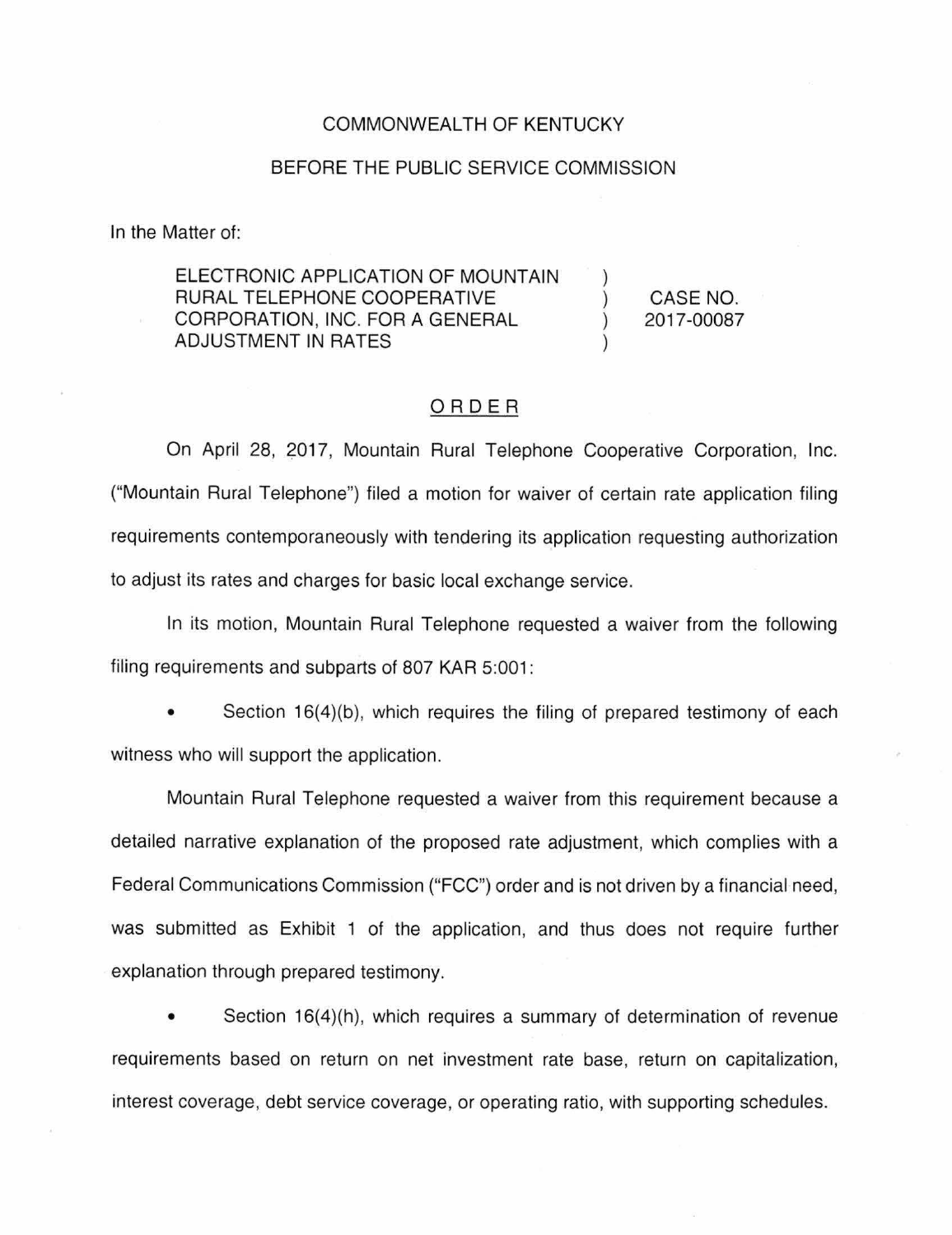Mountain Rural Telephone requested a waiver from this requirement to the extent that it must provide information in addition to the 2016 Rural Utilities Service ("RUS") operating report submitted with the application as Exhibit 5, which contains financial information regarding Mountain Rural Telephone's revenue position compared to its required operating revenues. Mountain Rural Telephone argues that the proposed rate adjustment will be offset by revenue reductions imposed by the FCC's reduction of access revenues from intercarrier compensation, and thus, no or nominal additional revenue is expected from the proposed rate adjustment.

Section 16(4)(i), which requires the reconciliation of rate base and capital used to determine revenue requirements.

Mountain Rural Telephone requested a waiver from this requirement because the proposed rate adjustment is based on a rate floor set by the FCC, not on rate base and capital.

Section  $16(4)(n)$ , which requires the summary of the latest depreciation study with a schedule identifying current and test-period depreciation rates used by major plant accounts.

Mountain Rural Telephone requested a waiver from this requirement because its current and test-period depreciation rates used by major plant accounts are on file with the Commission as Exhibit 6 to Mountain Rural Telephone's application in Case No. 2014-00309. 1 Mountain Rural Telephone states that the rates are the Commission's

<sup>1</sup>Case No. 2014-00309, Application of Mountain Rural Telephone Cooperative Corporation for a General Adjustment in Rates (filed Oct. 24, 2014), Application, Exhibit 7.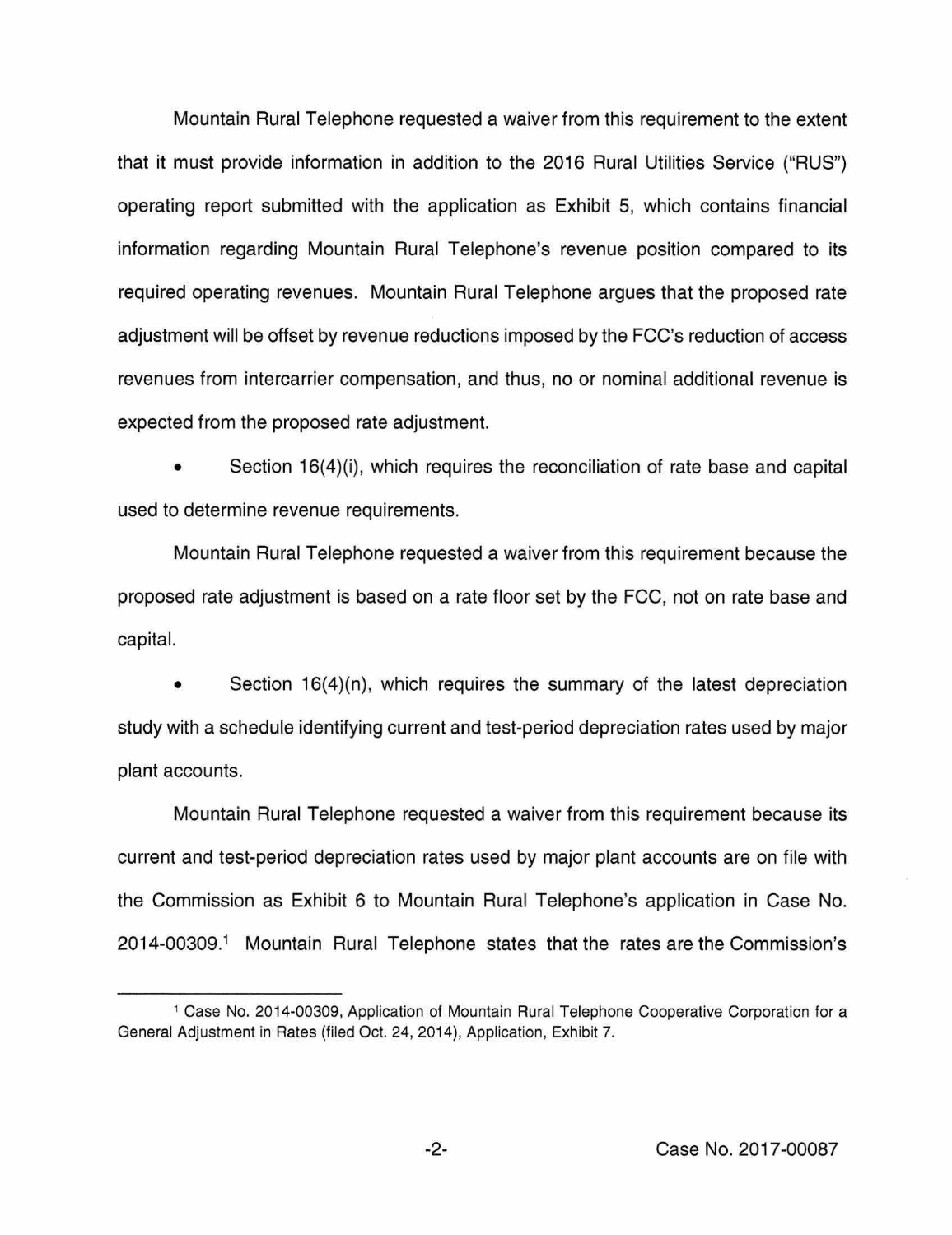average depreciation rates, and they have not changed. Mountain Rural Telephone further states that since the proposed rate adjustment is based on a rate floor set by the FCC, it has provided sufficient information to allow the Commission to efficiently evaluate the application.

Section  $16(4)(q)$ , which requires the annual report to shareholders, or members, and statistical supplements covering the two most recent years from the utility's application filing date.

Mountain Rural Telephone requested a waiver from this requirement to the extent that it must provide information in addition to its most recent annual report to members is submitted with its application as Exhibit 7. Mountain Rural also submitted its audited financial statement and independent auditor's opinion letter it submitted with its application as Exhibit 6.

Section 16(4)(r), which requires the monthly managerial reports providing financial results of operations for the 12 months in the test period.

Mountain Rural Telephone requested a waiver from this requirement because its most recent annual financial report to its members is submitted with its application as Exhibit 7. Mountain Rural Telephone has also provided its most recent independent auditor's opinion letter with its application as Exhibit 6. Mountain Rural Telephone has also filed its 2016 RUS report with its application as Exhibit 5.

• Section 16(5), which allows, upon good cause shown, a utility to request pro forma adjustments for known and measurable changes to ensure fair, just, and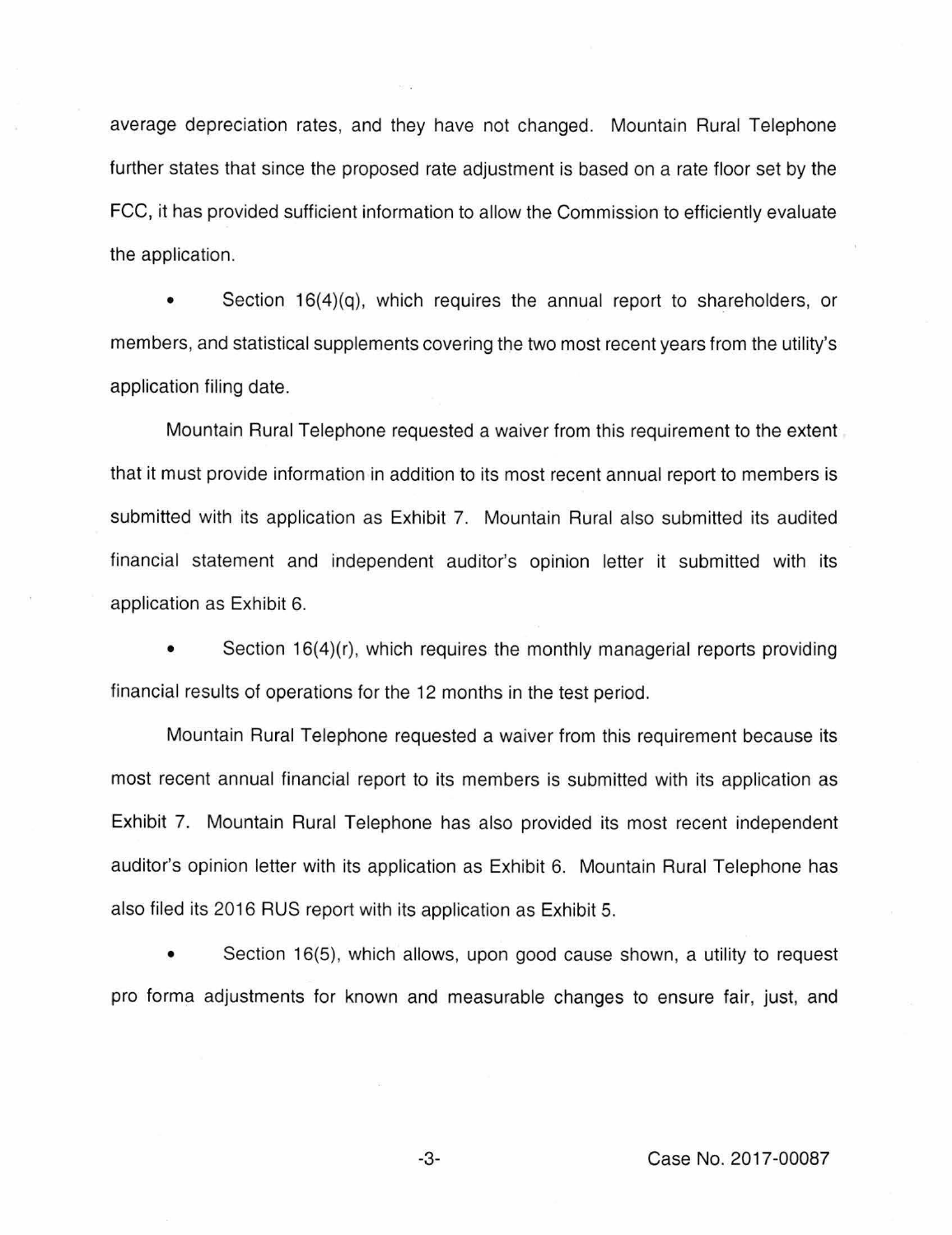reasonable rates based on the historical test period, and which requires any such adjustments to be supported by specific financial and statistical information.

Mountain Rural Telephone requested a waiver from this requirement because its application does not include any pro forma adjustments.

Based on a review of Mountain Rural Telephone's motion and rate application, the Commission finds that:

1. Mountain Rural Telephone's application has been filed to comply with an FCC mandate which specifies a rate floor for basic exchange service.

2. Based on the FCC rate mandate, Mountain Rural Telephone has shown good cause to permit it to deviate from the filing requirements of 807 KAR 5:001 , Sections 16(4)(b), 16(4)(h), 16(4)(i), 16(4)(n), 16(4)(q), 16(4)(r), and 16(5), and its request for a waiver from the filing requirements should be granted.

3. The Commission, on its own motion, finds that Mountain Rural Telephone's 2016 annual financial report on file with the Commission should be incorporated into the record by reference only.

IT IS THEREFORE ORDERED that:

1. Mountain Rural Telephone's request for a deviation from the filing requirements of 807 KAR 5:001, Sections 16(4)(b), 16(4)(h), 16(4)(i), 16(4)(n), 16(4)(q), 16(4)(r), and 16(5). is granted.

2. Mountain Rural Telephone's 2016 annual financial report on file with the Commission is incorporated into the record by reference only.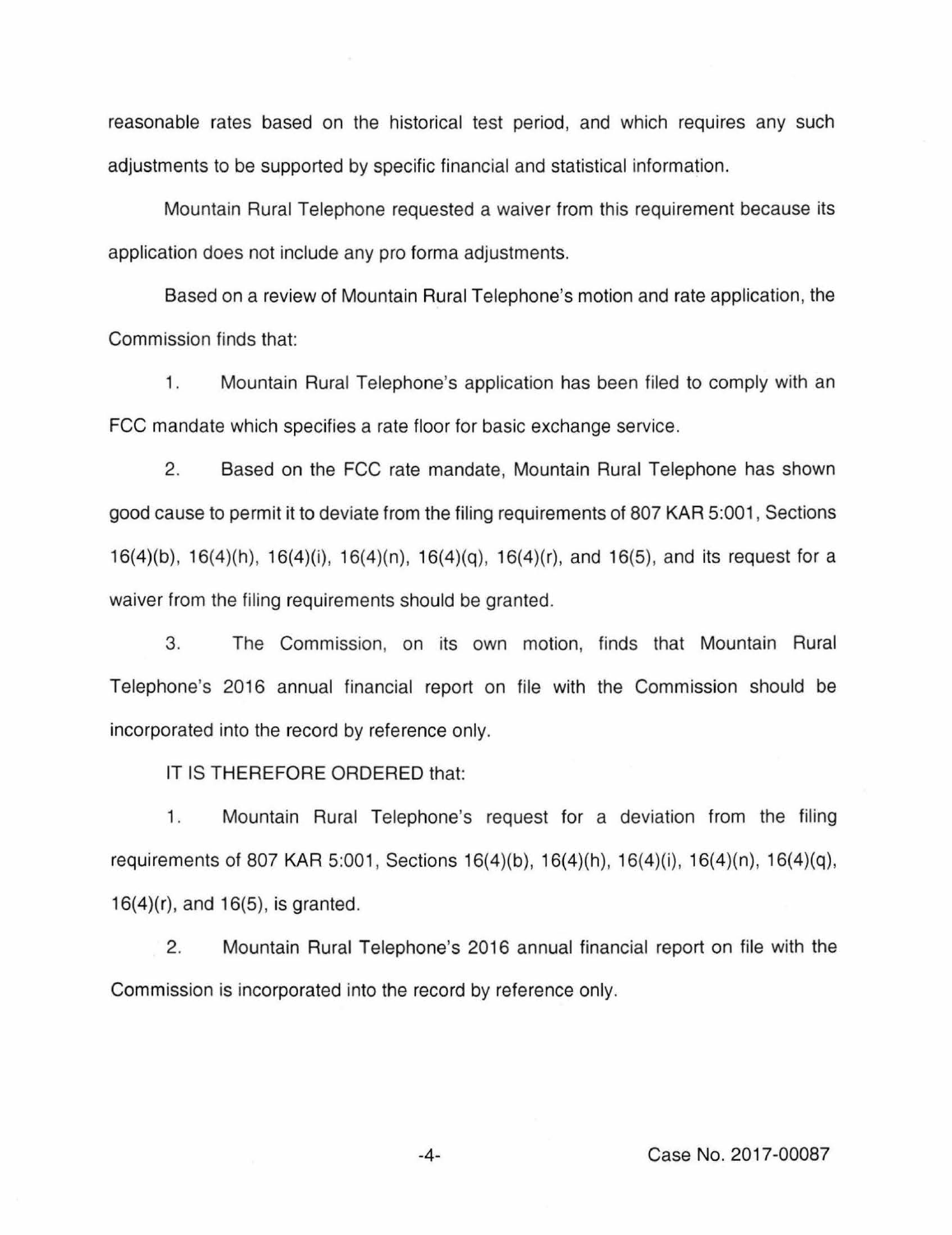3. Mountain Rural Telephone's application is deemed filed as of the date of this Order.

4. Pursuant to KRS 278.180(1), the proposed rates cannot become effective for 30 days from the date of this Order.

By the Commission



ATTEST: Mathews<br>or

Case No. 2017-00087